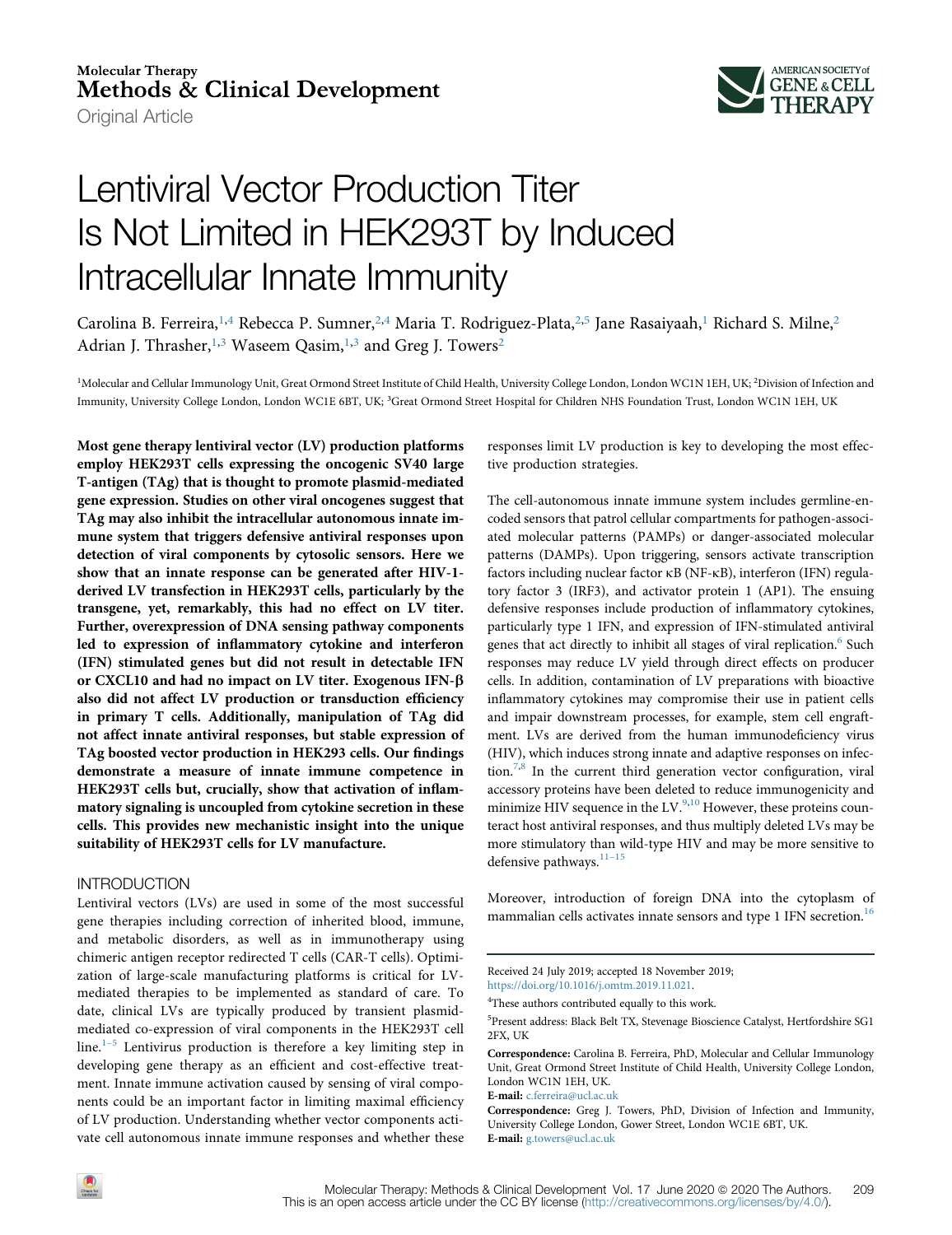The DNA sensor cyclic-GMP-AMP (cGAMP) synthase (cGAS) is a central intracellular sensor of DNA.<sup>[17](#page-10-1)</sup> Upon detection of DNA, activated cGAS produces the cyclic dinucleotide cGAMP, which in turn activates the endoplasmatic reticulum (ER)-associated membrane protein STING. Activated STING recruits TBK1 to activate transcription factors IRF3 and NF-kB through complex phosphorylation of both the transcription factors and STING itself.<sup>[18](#page-10-2)</sup> A key gene response on activation of cGAS is production of type 1 IFN.<sup>[16](#page-10-0),[19](#page-10-3)</sup> Importantly both cGAMP and IFN are secreted and can induce responses in neighboring cells.<sup>[20](#page-10-4)</sup> Furthermore, cGAMP can be incorporated into LV particles, stimulating defensive responses in target cells. $21$ 

The HEK293T cells used for LV production have been modified to stably express viral oncogenes, which have been associated with the dampening of intracellular innate responses. Parental HEK293 cells were transformed by introducing human adenovirus 5 (hAd5) DNA and then further modified by stable expression of the large T-antigen (TAg) of simian virus 40 (SV40) to generate HEK293T cells.<sup>[22](#page-10-6)[,23](#page-10-7)</sup> The TAg and adenovirus E1A expressed in HEK293T inactivate the cellular tumor suppressors  $p53$  and retinoblastoma<sup>[24](#page-10-8)</sup> and also inhibit antiviral responses by interfering with IRF3 or IFN-dependent tran-scription downstream of RNA and DNA sensor activation.<sup>25–[28](#page-10-9)</sup>

In this study, we investigated the intracellular innate immune response in HEK293T during LV production and its impact on LV yield. We show that an innate immune response can be activated in HEK293T. However, cytokines including type 1 IFN are not detectable, vector production is not significantly impacted, and transduction efficiency of resulting LV preparations is not reduced on IFN-sensitive monocytic THP-1 cells, or primary human T cells. We further show that TAg expression improves LV production but does not affect activation of innate responses by DNA sensing. Our findings improve understanding of the impact of innate immune activation on LV production and could guide optimization of current vector configurations, inform next generation vector design, and help circumvent a major bottleneck in widespread deployment of LV for gene therapy.

# **RESULTS**

## Activation of Innate Immune Signaling in HEK293T Does Not Impact LV Yield

We first tested whether production of LV by transient transfection induces an innate immune response in HEK293T producer cells. HEK293T cells were co-transfected with LV producing plasmids and a panel of luciferase-encoding reporter constructs sensitive to activation by a variety of innate immune responses including type 1 IFN and transcription factors NF-kB and IRF3. We found that production of LV encoding GFP weakly induced synthetic NF-kB-sensitive reporter constructs bearing either NF-kB p50/p65 binding sites  $(5\times$ NF- $\kappa$ B) or NF- $\kappa$ B binding sites from the immunoglobulin kappa light chain (Igk) promoter (LV-EV, [Figure 1](#page-2-0)A). By contrast, production of LVs encoding the TRIM5a-cyclophilin A antiviral fusion (T5C) protein strongly induced both of these NF-kB-sensitive reporters (LV-T5C, [Figure 1A](#page-2-0)) consistent with the documented activation of NF-kB inflammatory signaling by TRIM5 $\alpha^{29}$  $\alpha^{29}$  $\alpha^{29}$  Neither

LV activated the IFN- $\beta$  reporter, or the IRF3/IFN-responsive IFIT1-reporter [\(Figure 1A](#page-2-0)).

Mutation of the TRIM5-CypA start codon reduced activation of the NF-kB-sensitive reporters (T5C\*, [Figure 1A](#page-2-0)) to the level activated by empty vector, while transfection of the TRIM5-CypA-encoding LV genome alone (pLV-T5C) activated the NF-kB-sensitive reporters to equivalent levels as LV-T5C. Thus, the LV packaging and Env constructs made only minimal contribution to the NF-kB activation seen with the TRIM5-CypA vector. Further, the observed fold change in NF-kB-sensitive reporter activation was representative of a true activation of these reporters as expression of the constitutively expressed TK Renilla reporter, to which the data was normalized, was unchanged by LV-T5C transfection ([Figure S1A](#page-9-7)).

We next asked whether this potent NF-kB activation affected vector yield. We found that the TRIM5-CypA vector and the LV-T5C\* vector, which does not express TRIM5-CypA protein, had similar infectious titers, with the TRIM5-CypA-encoding LV giving slightly lower infectivities on both HEK293T cells and THP-1 monocytelike cells ([Figure 1](#page-2-0)B). Thus similar infectivity is seen even in cells that are less permissive than HEK293T to HIV-1-derived LV such as the THP-1 cells. In addition, THP-1 respond to inflammatory cytokines, such as type 1 IFN, further reducing their permissivity to infection.30–[32](#page-10-11)

These data suggest that innate immune activation of HEK293T in response to LV production does not strongly impact LV yield. However, it is likely that novel gene therapies will deploy constructs that directly activate innate immune and inflammatory responses. For example, gene delivery of type 1 IFN itself has been proposed in anti-tumor strategies $33,34$  $33,34$  and modified T cell receptors such as CARs are likely to activate signaling pathways. We therefore set out to measure the effect of an artificial and potent innate immune response on LV production in HEK293T cells.

First, we activated a DNA sensing response by co-transfection of plasmids encoding the DNA sensor cGAS and the ER-associated signaling protein STING. As expected, overexpression of cGAS and STING led to the activation of NF-KB-sensitive and IFIT1 and IFN- $\beta$  promoters [\(Figure 1C](#page-2-0)). There was no response when either cGAS or STING was expressed alone. Immunoblotting of unmodified HEK293T cells revealed low levels of endogenous STING, likely unable to facilitate activation of the luciferase reporters when cGAS alone was overexpressed [\(Figures 1](#page-2-0)C and  $1D$ )<sup>[35](#page-10-14)</sup> and endogenous cGAS was below immunoblot detection levels ([Figure 1](#page-2-0)D).

We also tested a therapeutic LV encoding a CAR (LV-CAR).<sup>[36](#page-10-15)</sup> Com-parison of LV-CAR ([Figure 1C](#page-2-0), LV-CAR) with an empty vector ([Fig](#page-2-0)[ure 1A](#page-2-0), LV-EV), suggests that LV-CAR activated NF-kB-responsive reporters, consistent with a signaling response being induced by overexpression of a modified  $T$  cell receptor molecule. IFN- $\beta$  and IFIT1 promoters were not activated by LV-CAR expression. Co-transfection of LV-CAR components, and cGAS/STING together, induced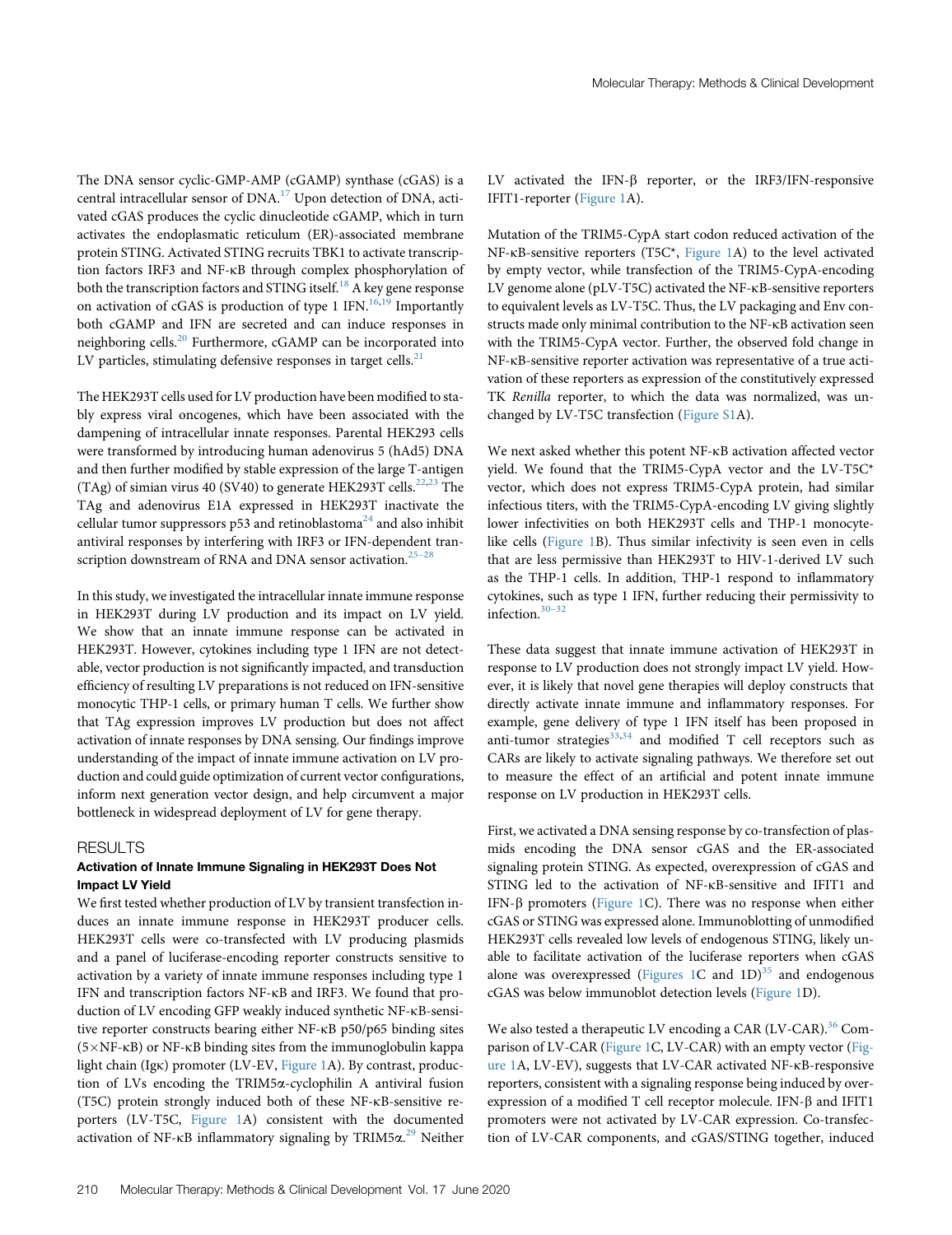<span id="page-2-0"></span>

## Figure 1. Production of Gene Therapy LVs in HEK293T Triggers NF-kB Activation but Does Not Impact LV Yield

(A) HEK293T cells were transfected with the indicated firefly luciferase reporter constructs, pRL-TK Renilla luciferase, and empty pcDNA3 as a control or LV constructs including VSV-G envelope encoding pMD2.G, pCMVdR8.74 Gag-Pol expression plasmid, and a genome plasmid bearing IRES-GFP as follows: LV-EV is LV genome bearing empty vector, LV-T5C encodes fulllength humanized TRIM5-CypA chimera, LV-T5C\* encodes full-length humanized TRIM5-CypA chimera with mutated start methionines at positions 1 and 47. pLV-T5C and pLV-T5C\* denote genome plasmids alone without pMD2.G or pCMV-dR8.74 co-transfection. Firefly luciferase values were normalized to Renilla luciferase values. Data represent mean fold change in reporter activity  $\pm$  SD  $(n = 3)$  48 h post transfection presented relative to cells transfected with an equivalent amount of pcDNA3. (B) Culture supernatants from (A) were harvested at 48 h and mean viral titers  $\pm$  SD of biological replicates (n = 2) were determined in duplicate in HEK293T and THP-1 cells by enumerating GFP-positive cells. TU, transducing units. (C) HEK293T cells were transfected with the indicated firefly luciferase reporter constructs, pRL-TK Renilla luciferase, and pcDNA-based expression plasmids encoding cGAS and/or STING as shown and/or a LV encoding a chimeric antigen receptor (CAR), as well as pCMV-dR8.74 and pMD2.G (LV-CAR). Mean fold change in reporter activity ± SD (n = 3) was assessed 48 h later using a dual-luciferase reporter assay and is presented relative to cells transfected with an equivalent amount of pcDNA. (D) Cell extracts from transfected HEK293T cells were subjected to immunoblot detecting cGAS or STING or vinculin as loading control. Molecular mass markers are shown. (E) Culture supernatants from (C) containing infectious LV CAR were harvested at 48 h and viral titers  $\pm$  SD of biological replicates ( $n = 2$ ) were determined in duplicate in HEK293T cells by qPCR with CAR encoding LV-specific probes.

activation of all four reporters [\(Figure 1](#page-2-0)C), but importantly, this maximal innate immune activation had only minimal impact on LV titer when HEK293T cells were used as target cells ([Figure 1E](#page-2-0)). Again, expression of the constitutive TK Renilla reporter was not significantly impacted by expression of cGAS/STING or LV-CAR ([Figure S1B](#page-9-7)).

In order to consider the general relevance of our findings, we tested two independent HEK293T cell lines. Titers of a GFP-encoding LV were found to be comparable between our HEK293T producer cells and HEK293FT (obtained from Thermo Fisher Scientific) and HEK293T JL cells (obtained from the laboratory of Jeremy Luban, University of Massachusetts Medical School, USA) (compare [Figure 4](#page-5-0)E and [Fig](#page-9-7)[ure S1C](#page-9-7)). As with our HEK293T producer cells, neither HEK293FT or HEK293T JL cells showed significant activation of an NF-kB-sensitive promoter after transfection of cGAS and STING alone under the conditions tested, but both showed considerable activation following co-transfection of these components ([Figure S1](#page-9-7)D). The HEK293T JL gave the largest activation, possibly due to their superior transfection efficiency and/or expression evidenced by greater Renilla luciferase values expressed from the control plasmid ([Figure S1E](#page-9-7)).

Together, these data suggest that LV production in HEK293T cells can induce an inflammatory transcriptional response, with the magnitude of the response depending on the transgene. Crucially, the vector components themselves do not trigger strong responses. However, although some transgenes activate signaling, this has minimal, if any, impact on the vector production, or on the titer of the vector produced, at least for the target cells used here.

# Activation of DNA Sensing in HEK293T Elicits a Transcriptional Pro-inflammatory Response but Does Not Result in the Secretion of Measureable Type 1 IFN or CXCL10

Having demonstrated that HEK293T can respond to activation of DNA sensing pathways, we sought to understand the nature of this response and the degree of IFN production. We found that cGAS/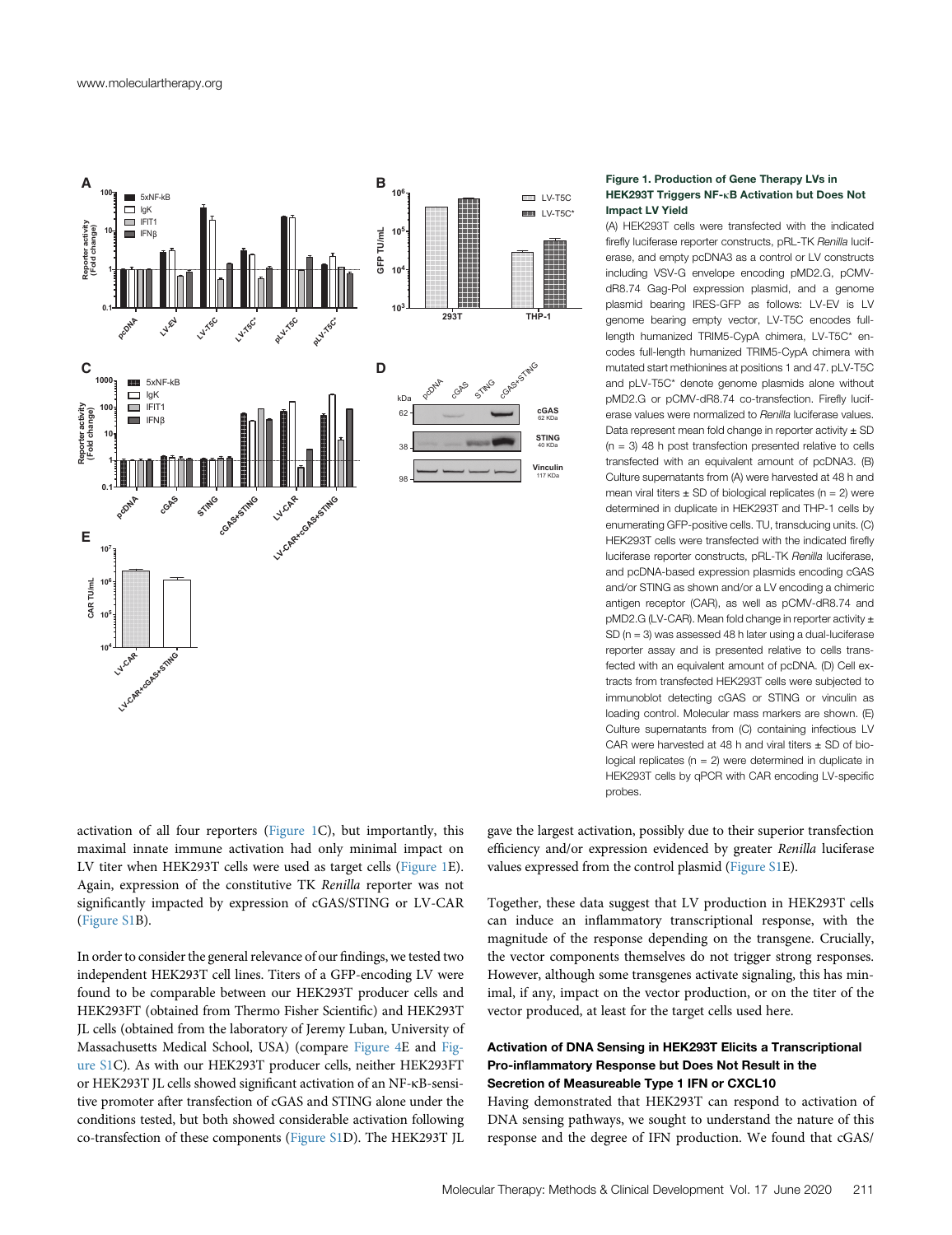<span id="page-3-0"></span>

## Figure 2. Activation of DNA Sensing in HEK293T Elicits a Transcriptional Pro-inflammatory Response but Does Not Result in the Secretion of Measureable Type 1 IFN or CXCL10

(A) qRT-PCR for the indicated genes was performed on RNA extracted from HEK293T 48 h after transfection with the indicated pcDNA-based expression plasmids. Bars represent means  $\pm$  SD (n = 2) of biological replicates relative to cells transfected with an equivalent amount of pcDNA. (B) Supernatants from HEK293T cells transfected with the indicated plasmids were harvested after 48 h, filtered, and incubated with THP-1 reporter cells bearing Gaussia Luciferase under the control of the endogenous IFIT1 promoter. Luciferase was measured after 24 h as a measure of IFN- $\beta$ . Exogenous IFN- $\beta$  (0.01–10 ng/mL) was used as a control. (C) CXCL10 in the supernatant of HEK293T 48 h post transfection with the indicated plasmids was measured by ELISA. Supernatant from THP-1 cells stimulated for 24 h with cGAMP (1 ug/mL) was used as a positive control. \* indicates below the limit of detection. (D) HEK293T cells were co-transfected with the indicated pcDNA-based expression plasmids, an IFIT1 firefly luciferase reporter and pRL-TK Renilla luciferase. 24 h later, cells were incubated with DMSO vehicle or 2 uM ruxolitinib. At 48 h post transfection, luciferase activity was measured and firefly luciferase values were normalized to Renilla luciferase values. Bars represent mean fold induction of IFIT1 luc activity  $(\pm SD, n = 3)$  presented relative to cells transfected with an equivalent amount of pcDNA. Cells were treated with 10 ng/mL exogenous  $IFN-\beta$  as a control.

STING expression in HEK293T strongly induced mRNA expression of various endogenous IFN-stimulated genes (ISGs) including IFIT1, CXCL10, and IFIT2. Importantly, these ISGs were not induced by either cGAS or STING expression alone, consistent with a requirement for activation of transfected STING by cGAMP produced by transfected cGAS under these conditions ([Figure 2](#page-3-0)A). This experiment demonstrates that the IRF3- and NF-kB- dependent signaling pathways downstream of STING are intact in HEK293T and that these cells can induce ISG expression. ISG induction might be due to direct activation through recruitment of NF-kB and IRF3 to the promoters, the so-called first line response, or it may be due to induction of type 1 IFN expression and induction of ISG expression via activation of the type 1 IFN receptor and subsequent signaling.

To test whether the HEK293T cells produced detectable IFN upon activation by cGAS/STING expression, we added filtered supernatants from cGAS/STING transfected HEK293T to THP-1 encoding an IFN-sensitive IFIT1-luciferase reporter. $37$  We observed no luciferase induction [\(Figure 2B](#page-3-0)), consistent with the low level activation of IFN-β mRNA expression on cGAS/STING expression ([Figure 2A](#page-3-0)). The THP-1 reporter cells are sensitive to very low levels of IFN and as little as 0.1 ng/mL recombinant IFN-β activated reporter activity ([Fig](#page-3-0)[ure 2](#page-3-0)B). Furthermore, mRNA levels of CXCL10 (a proinflammatory chemokine and ISGs) were upregulated by up to  $\sim$  50-fold ([Figure 2](#page-3-0)A). However, we could not detect CXCL10 protein in supernatants by ELISA at 48 h [\(Figure 2](#page-3-0)C). As a positive control, CXCL10 was readily detectable in supernatant from cGAMP-treated THP-1

cells 24 h after stimulation ([Figure 2C](#page-3-0)). To inhibit the effects of type 1 IFN production, we used the Janus kinase (JAK) inhibitor ruxolitinib. Type 1 IFN receptor signaling is JAK-dependent and ruxolitinib-sensitive and thus ruxolitinib distinguishes between IFN depen-dent from direct activation of ISG expression.<sup>[38](#page-10-17)</sup> Critically, activation of the IFIT1-luc reporter by cGAS/STING was not reduced in the presence of ruxolitinib. This reveals that activation of IFIT1-luc is not dependent on IFN production in HEK293T cells ([Figure 2](#page-3-0)D) consistent with failure to measure active IFN in the HEK293T supernatants. Failure to reduce IFIT1-luc expression with ruxolitinib suggests that cGAS/STING expression does not cause type 1 IFN production but rather activates the IFIT1 promoter through activation of IRF3. Importantly, activation of IFIT1-luc by IFN- $\beta$  was effectively inhibited by ruxolitinib treatment as a positive control [\(Figure 2D](#page-3-0)).

Our results demonstrate that NF- $\kappa$ B, IFN- $\beta$ , and IRF3 signaling pathways can be activated in HEK293T cells, resulting in an increase in proinflammatory cytokine mRNA expression. However, this innate immune activation does not result in detectable IFN- $\beta$  or CXCL10 in the HEK293T supernatants 48 h after transfection, i.e., at the time that LV is typically harvested. These observations are consistent with the empirical identification of HEK293T cells as an effective production system for highly effective therapeutic LV because the activation of inflammatory signaling pathways is disconnected from the secretion of inflammatory cytokines in these cells. We assume that inflammatory cytokine secretion during vector manufacture would be detrimental because cytokine activity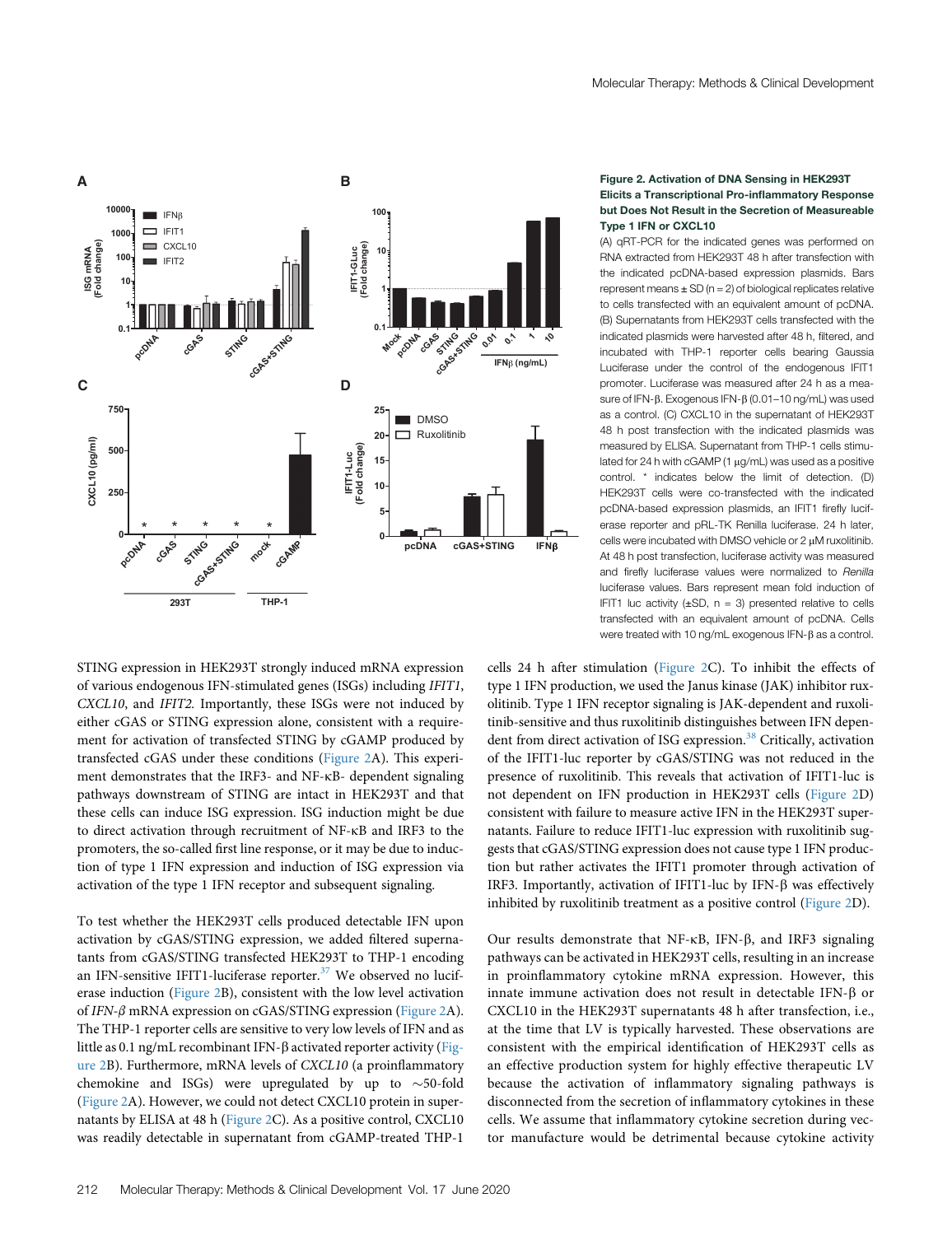<span id="page-4-0"></span>

may interfere with several stages of virus production, as well as with transduction of target cells.

# Exogenous IFN-b Reduces LV Transduction Efficiency on Monocytic Cells but Not on HEK293T or Primary T Cells

Previous reports have shown that pre-treatment of cultured human cells, or cell lines, with type 1 IFN mediates different levels of HIV-1 or LV inhibition ranging from severe inhibition in monocyte-derived macrophages, or in the monocytic line THP-1, to intermediate effects in primary CD4<sup>+</sup> cells to minimal effects in immortal-ized T cell lines such as CEM or Jurkat.<sup>[31](#page-10-18),[32](#page-10-19),[39](#page-10-20)</sup> We found that LV infectivity was only slightly reduced by exogenous IFN- $\beta$  when HEK293T cells were used as targets ([Figure 3A](#page-4-0)). However, transduction of monocytic THP-1 cells was reduced by as much as 10-fold in the presence of as little as  $1-10$  ng/mL exogenous IFN- $\beta$  ([Figure 3](#page-4-0)C). Both HEK293T and THP-1 responded to IFN- $\beta$  and expressed ISGs

### Figure 3. Exogenous IFN- $\beta$  Reduces LV Transduction Efficiency on Monocytic Cells but Not on HEK293T or Primary T Cells

(A and C) LV encoding GFP was used to infect (A) HEK293T or (C) THP-1 cells in the presence or absence of IFN-b titrations with infection measured by enumerating GFP-positive cells by flow cytometry (mean  $\pm$  SD, n = 2 biological replicates). TU, transducing units. (B, D, and F) qRT-PCR for the indciated ISGs was performed after 24 h incubation of (B) HEK293T cells, (D) THP-1 cells, or (F) primary T cells stimulated with anti-CD3 and anti-CD28 beads with the indicated IFN- $\beta$  concentrations (mean  $\pm$ SD,  $n = 3$  biological replicates). Measurements for each ISG were first normalized to GAPDH and then to mocktreated cells to generate a fold change. (E) Activated T cells were transduced with therapeutic CAR-encoding LV in the presence or absence of increasing amounts of IFN-b and transduction efficiency was assessed at day 5 by flow cytometry with an AffiniPure F(ab') fragment antibody.

on IFN treatment, measured by quantitative reverse transcriptase PCR (qRT-PCR) ([Figures](#page-4-0) [3](#page-4-0)B and 3D). A similar effect was observed when IFN- $\beta$  was added at the time of vector plasmid transfection and IFN- $\beta$  was added to the HEK293T producer line during vector production ([Figure S2\)](#page-9-7). These observations are consistent with the reported type 1 IFN induction of the antiviral protein IFITM3 in some cells, e.g., in THP-1 but not in HEK293T, which potently inhibits infection by vesicular stomatitis virus G (VSV-G) protein pseudotyped  $LV^{32}$  $LV^{32}$  $LV^{32}$ We also measured the effect of IFN- $\beta$  treatment of activated primary T cells on transduction levels by LV-CAR, measured by qPCR of LV genome ([Figure 3](#page-4-0)E). We did this because primary T cells are the targets for therapeutic

CAR expression. Importantly, the T cells responded to IFN- $\beta$  by inducing ISG mRNA ([Figure 3](#page-4-0)F) but infectivity of LV-CAR was not affected. We assume that ISGs with anti-LV activity were not induced in these cells in these experiments. In summary,  $IFN-\beta$ does not inhibit LV gene transfer or LV production in HEK293T cells, nor does it reduce LV transduction of primary T cells. However, the presence of IFN can influence transduction of other cell types, here exemplified by THP-1, although importantly IFN is not detectably produced by HEK293T, even when NF-kB and IRF3 are strongly activated ([Figure 2](#page-3-0)).

# LV Production, but Not Innate Sensing, Is Influenced by SV40 Large TAg Expression

Finally, we sought to understand the role of the SV40 TAg in promoting high efficiency LV production in HEK293T despite innate immune activation mediated by, for example, TRIM5-CypA or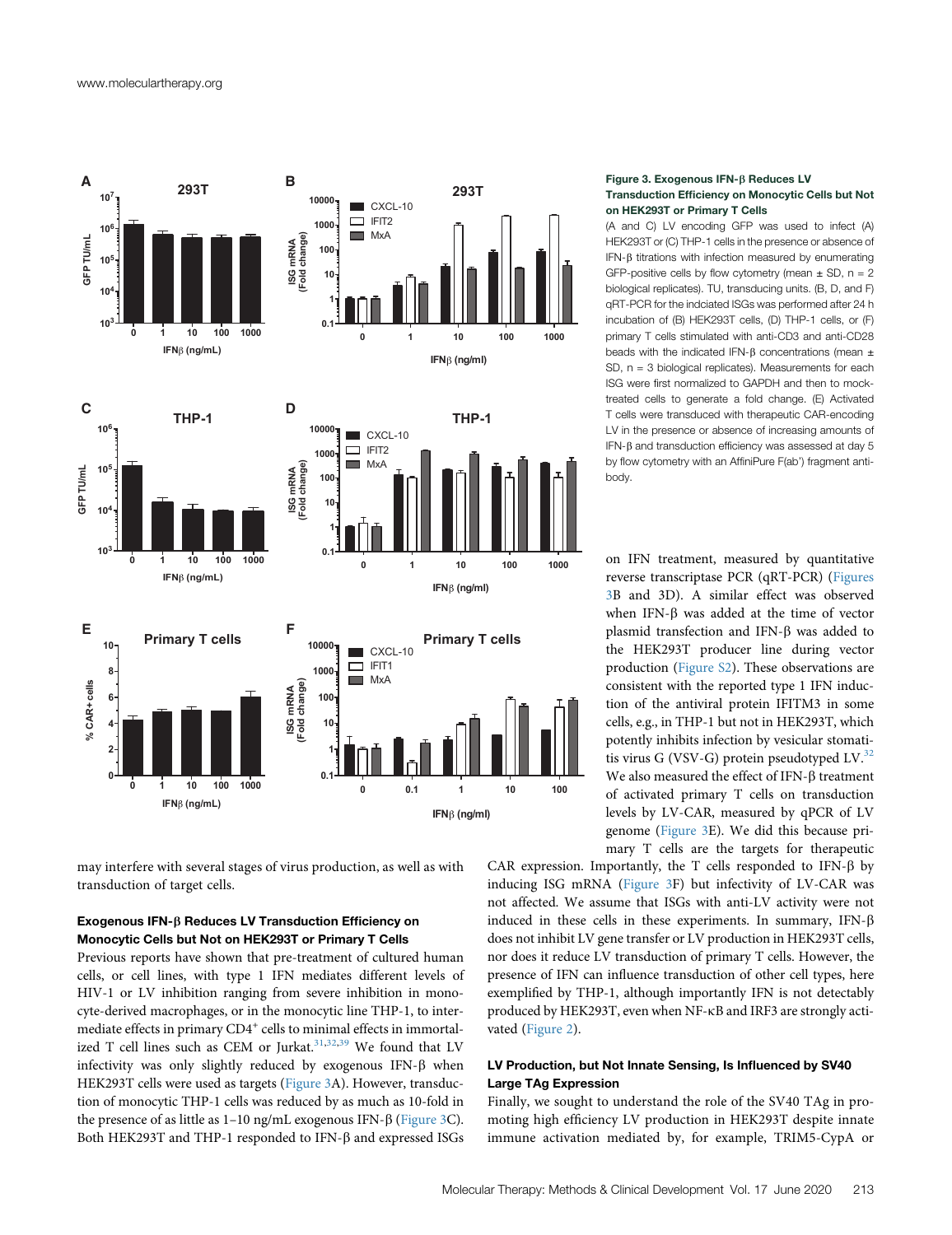<span id="page-5-0"></span>

cGAS/STING expression. A recent study proposed that the human adenovirus 5 (hAd5) E1A oncogene expressed in HEK293T disables STING through binding to an LXCXE motif and rendering these cells unresponsive to transfected DNA.<sup>[40](#page-10-21),[41](#page-10-22)</sup> Previous reports describing STING expression in certain transformed cell lines (including HEK293 but not in HEK293 $T^{35}$  $T^{35}$  $T^{35}$ ), along with the presence of an LXCXE binding motif in TAg, suggested that TAg may also be involved in the suppression of STING-dependent innate sensing pathways. We therefore considered whether TAg expression in HEK293T plays a role in reducing innate immune responses and enhancing LV production.

We first depleted TAg expression in HEK293T by transduction with LV expressing TAg short hairpin RNA (shRNA) and selection in puromycin for 7 days. TAg mRNA levels were reduced by around 90% ([Fig](#page-5-0)[ure 4A](#page-5-0)) and TAg protein was reduced to levels that were not detected by immunoblot [\(Figure 4](#page-5-0)B). Rather than being more sensitive to activation, TAg-depleted cells had a slightly decreased response to cGAS/ STING expression when compared to unmodified parental HEK293T or HEK293T expressing non-targeting shRNA (shControl cells) ([Fig](#page-5-0)[ure 4C](#page-5-0)). This was likely due to reduced expression of cGAS/STING because we also detected lower amounts of baseline Renilla luciferase

#### Figure 4. Large TAg Depletion in HEK293T Cells Does Not Impact cGAS/STING-Driven Activity of the IFN-b Luciferase Reporter or LV Production

(A) SV40 large T-antigen (TAg) mRNA levels in HEK293T cells expressing TAg-specific shRNA or an shRNA control after 5 days of puromycin selection. TAg expression was first normalized to GAPDH and then to expression levels in the unmodified HEK293T cells to generate percentage relative expression. (B) TAg protein expression measured by immunoblot detecting TAg or vinculin as a loading control. Molecular mass markers are indicated. (C) Mean fold change in co-transfected IFN-β-luc reporter activity in HEK293T cells expressing shRNA targeting TAg or an shRNA control (293T shControl) 48 h after co-transfection with the indicated pcDNA-based expression plasmids, assessed using a dual-luciferase reporter assay. Data are presented relative to cells transfected with an equivalent amount of pcDNA  $(\pm SD, n = 4)$ . (D) Mean Renilla luciferase activity (mean relative light units  $\pm$  SD, n = 4) from (C) measured as a control. (E) Culture supernatants from unmodified HEK293T cells or HEK293T cells expressing shTAg or shControl that had been transfected to produce a LV encoding GFP were harvested at 48 h and mean viral titers  $\pm$  SD of biological replicates (n = 2) were determined in duplicate in HEK293T and THP-1 cells by enumerating GFP-positive cells. TU, transducing units.

expression from the control plasmid, which bears the SV40 early enhancer/promoter and therefore depends on TAg for amplification<sup>[42](#page-10-23)</sup> ([Figure 4](#page-5-0)D). Thus luciferase and cGAS/STING expression is likely reduced due to reduced transfection efficiency or promoter activity. However, activation of the transfected promoter by co-transfected

cGAS/STING was not greatly affected by reduction of TAg expression and loss of TAg certainly did not enhance innate activation by cGAS/ STING in these experiments. Surprisingly, depletion of TAg had no significant effect on vector production yields when titer was measured either on HEK293T or THP-1 cells [\(Figure 4](#page-5-0)E).

In a second approach, we cloned the SV40 TAg cDNA into the expression vector pcDNA3 and co-transfected it with LV components in HEK293 or HEK293T ([Figures 5A](#page-6-0)–5C). TAg is expected to amplify plasmids bearing an SV40 origin, including the HIV-1 packaging plasmid, leading to higher expression levels.<sup>23,[43](#page-10-24)</sup> TAg expressed from the pcDNA3 expression vector was detectable by western blot in HEK293 cells and at enhanced levels in HEK293T cells [\(Figure 5A](#page-6-0)). However, co-expression of TAg with LV components did not enhance LV production either in HEK293 or THP-1 cells ([Figure 5B](#page-6-0)). LV production was measured by quantification of RT activity in cell supernatants by SYBR green PCR-enhanced reverse transcriptase as-says (SG-PERT)<sup>[44](#page-10-25)</sup> [\(Figure 5B](#page-6-0)) or by infection of either HEK293T or THP-1 cells [\(Figure 5C](#page-6-0)). In fact titer from HEK293T cells transiently overexpressing TAg was slightly reduced ([Figures 5B](#page-6-0) and 5C). We hypothesize that transient TAg expression in HEK293T does not improve LV production because HEK293T make sufficient TAg for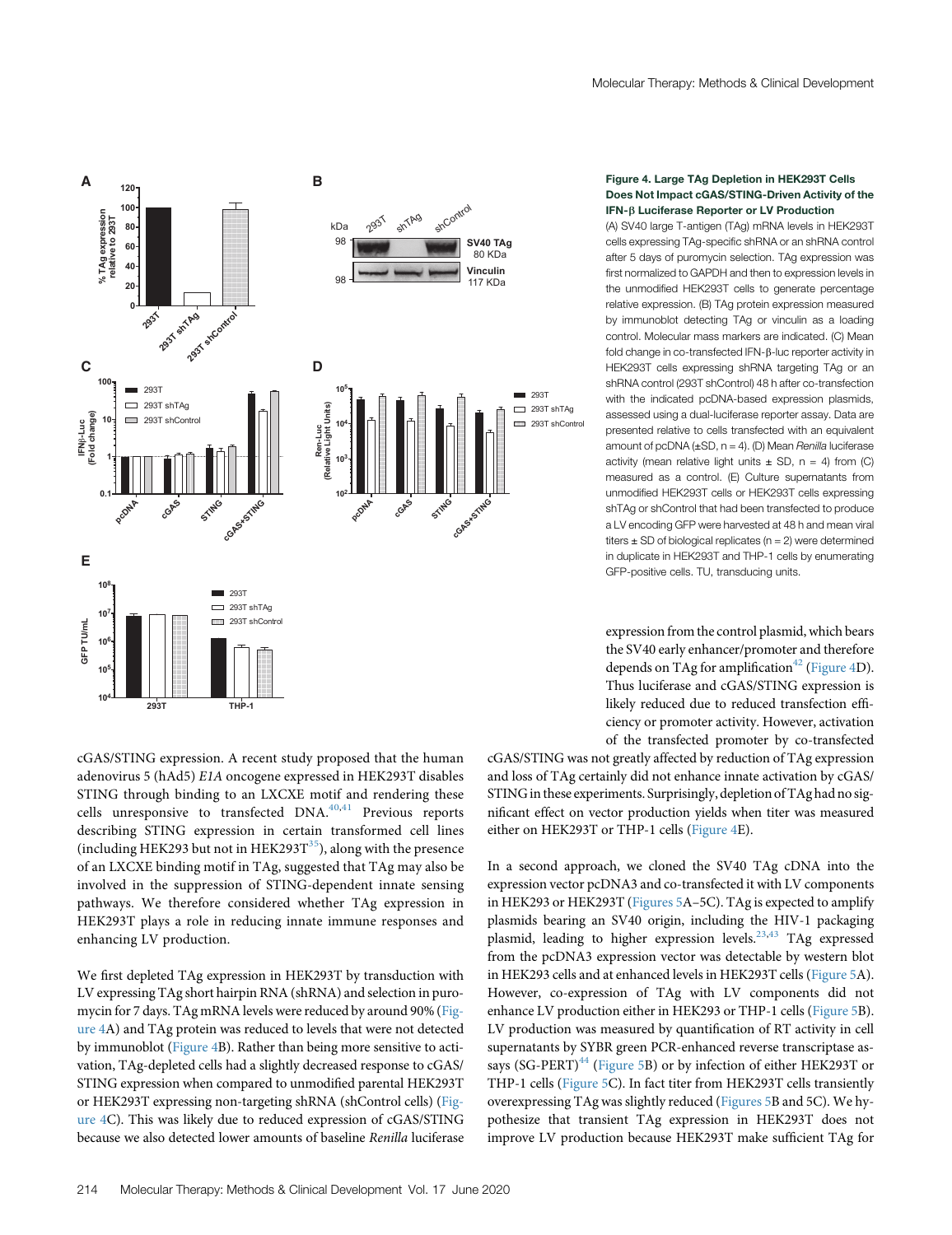<span id="page-6-0"></span>

maximum effect [\(Figure 5B](#page-6-0)). Detection of LV by SG-PERT assay but not by infection assay reflects the enhanced sensitivity of the PCRbased SG-PERT measurement.

Failure of co-transfected TAg to improve transfection efficiency could be due to the fact that TAg expression is required in cells at the time of transfection to drive the amplification of plasmids that contain the SV40 origin of replication, $42$  such as the HIV-1 packaging constructs and LV genome used in these experiments. We therefore stably expressed TAg using the gammaretroviral pBABE-puro SV40 TAg vector [\(Figures 5](#page-6-0)D–5H) followed by puromycin selection for 5 days. TAg expression levels in these cells was higher than the transiently expressing HEK293 (compare immunoblot in [Figure 5](#page-6-0)A, transient expression, with that in [Figure 5](#page-6-0)D, stable expression), but not as

## Figure 5. Large TAg Expression Enhances LV Production but Does Not Impact cGAS/STING-Driven Activity of the IFN- $\beta$  Luciferase Reporter

(A) TAg protein expression levels measured by immunoblot in unmodified HEK293 cells or in HEK293 or HEK293T after co-transfection of TAg encoding pcDNA. Molecular mass markers are indicated. Vinculin was detected as a loading control. (B) Measurement of LV encoding GFP (SG-PERT RT assay) produced in HEK293 or HEK293T cells co-transfected with empty vector or TAg encoding pcDNA (mean  $\pm$  SD of biological replicates, n = 2). (C) Infectious titers of LV from (B) were evaluated in HEK293T or THP-1 cells by flow cytometry detecting GFP expression. Data are presented as mean transducing units (TU)/mL  $\pm$  SD of biological replicates (n = 2) performed in duplicate. (D) Immunoblot detecting TAg protein levels in unmodified HEK293 or HEK293T cells, or HEK293 stably expressing TAg (293-TAg) from gammaretroviral vector pBABE-puro. Molecular mass markers are indicated, and vinculin was detected as a loading control. (E and F) Measurement of LV encoding GFP by (E) SG-PERT or (F) infection measuring GFP by flow cytometry, produced from unmodified HEK293 or 293T or 293 stably expressing TAg (293-TAg) (mean ± SD of biological replicates,  $n = 2$ ). (G) Activation of IFN- $\beta$  luciferase reporter in HEK293 (293), HEK293 cells stably expressing TAgcoding vector (293-TAg), or HEK293T cells (293T) after co-transfection with indicated pcDNA-based expression plasmids. Mean fold change in IFN- $\beta$  activity ( $\pm$ SD, n = 4) was assessed 48 h after transfection and presented relative to cells transfected with an equivalent amount of empty pcDNA. (H) Mean Renilla luciferase activity (mean  $\pm$ SD, n = 4) from (G) measured as a control.

high as in the unmodified HEK293T cells ([Fig](#page-6-0)[ure 5](#page-6-0)D). We then transfected the modified cells (HEK293+TAg), and unmodified cells (HEK293 and 293T) with LV components to make LV-encoding GFP. LV production from unmodified HEK293 cells was low as measured by SG-PERT assay [\(Figure 5E](#page-6-0)) and infection [\(Figure 5](#page-6-0)F) but this was improved by TAg

expression (HEK293+TAg), although not to the level of virus produced from unmodified HEK293T cells ([Figure 5](#page-6-0)F).

The impact of stable TAg expression on IFN- $\beta$  reporter activation by cGAS/STING expression was also minimal. Transfection of unmodified HEK293 or HEK293 stably expressing TAg with cGAS-encoding plasmid resulted in the activation of DNA sensing and a  $\sim$  5- to 10fold induction of IFN- $\beta$  reporter activity ([Figure 5](#page-6-0)G), consistent with previous reports that HEK293 express functional STING.<sup>[45](#page-10-26)</sup> However, IFN- $\beta$  reporter activity was slightly increased by TAg expression [\(Figure 5](#page-6-0)G), suggesting that TAg does not suppress inflammatory signaling downstream of DNA sensing. Rather we expect that TAg expression somewhat improves expression of cGAS/STING consistent with its enhancement of production of LV [\(Figures 5E](#page-6-0) and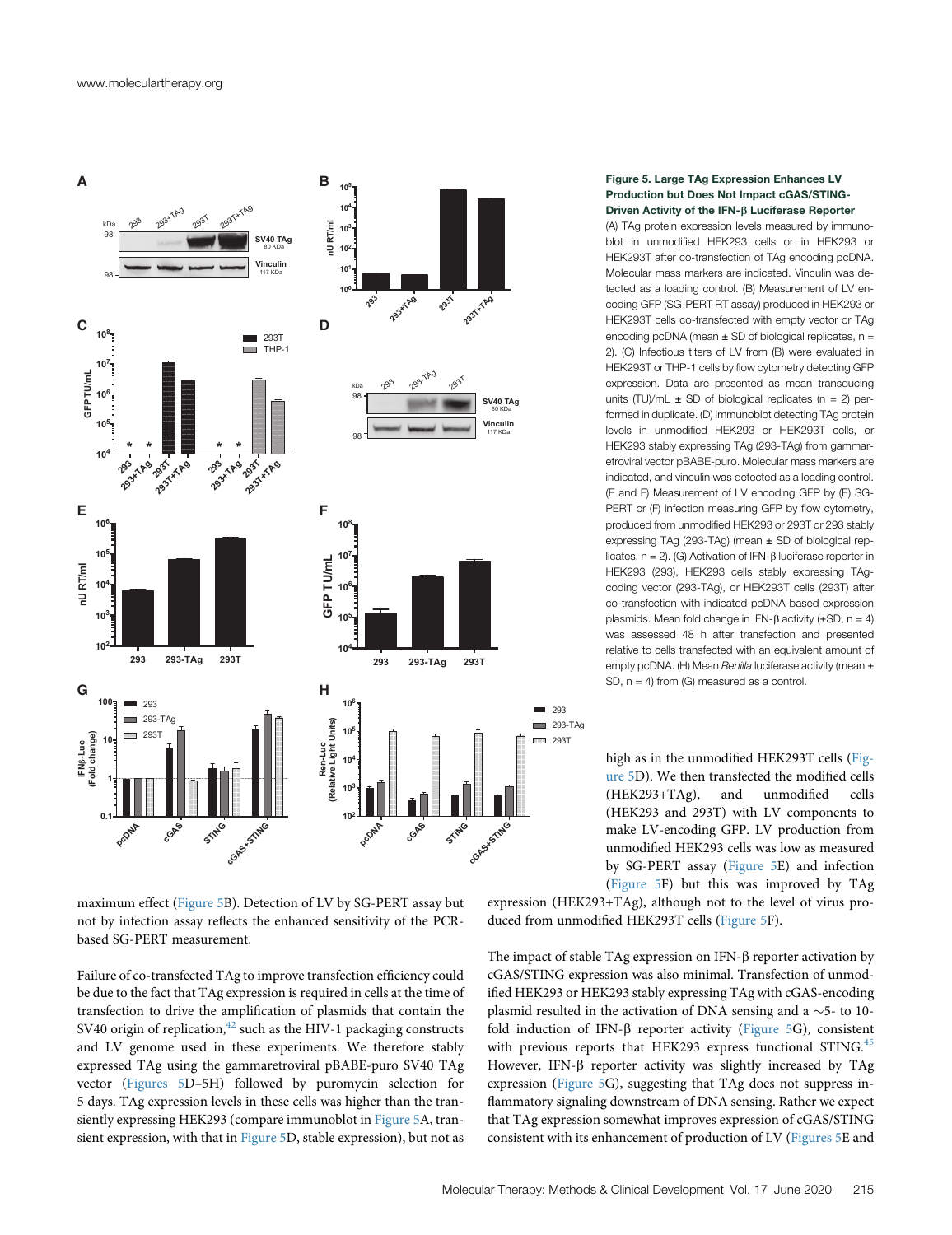5F). Consistent with this model, Renilla luciferase reporter activity in HEK293 cells stably expressing TAg were also slightly higher than in the unmodified HEK293 cells, although again, not as high as the unmodified HEK293T [\(Figure 5H](#page-6-0)).

Taken together, these data show that stable TAg expression does improve LV production when expressed in HEK293 that do not already express it, but that this is unlikely to be due to suppression of DNA sensing signals. Rather, TAg expression typically enhances expression from plasmids bearing an SV40 origin, as reported. $^{23}$  $^{23}$  $^{23}$  It is not clear why TAg expression in cells that already make it (HEK293T, [Figures 5](#page-6-0)B and 5C) reduces vector production, but it is possible that high levels of TAg expression are toxic.

## **DISCUSSION**

In summary, we present data relevant to the production of therapeutic LV in HEK293T cells. We demonstrate that the HEK293T used to make LVs do not activate an IFN- $\beta$  reporter after transfection of DNA likely in part because they do not express sufficient STING and cGAS ([Figure 1D](#page-2-0)). However, the pathways downstream of STING activation are intact in HEK293T and cells transiently overexpressing exogenous STING and cGAS can activate ISG induction, although this does not particularly reduce LV production or the infectivity of produced LV. Furthermore, inflammatory cytokines type 1 IFN and CXCL10 are not found in measurable amounts in 48 h supernatants from activated HEK293T cells. Certain transgenes, exemplified here by CAR and TRIM5-CypA, can activate inflammatory transcriptional responses, particularly NF-kB, but these are only associated with minor, if any, reduction in LV production. Importantly we show that, should type 1 IFN be produced during LV production, this does not impact infectivity of VSV-G-pseudotyped LVs on peripheral blood mononuclear cells (PBMCs), a key primary target of LV therapy.

The protocols we have used herein to make LVs differ somewhat to those used most recently to produce clinical grade LVs at large scale. For example, clinical LV production typically uses calciumphosphate-based transfection protocols followed by purification of the LVs by column chromatography with a view to remove HEK293T products including inflammatory cytokines. Experiments presented here suggest that purification from inflammatory cytokines may not be necessary. Furthermore, we have used a 2nd generation packaging plasmid (pCMV-dR8.74) encoding Gag-Pol, Tat, and Rev, whereas more recent gene therapy protocols use a  $3<sup>rd</sup>$  generation system, which has eliminated Tat and split packaging functions further.  $3<sup>rd</sup>$  generation packaging systems express Rev on a separate plasmid and use a Tat-independent expression cassette for Gag-Pol. This is expected to be less likely to recombine to make infectious virus, although infectious recombinant virus has never been described from a 2<sup>nd</sup> generation system, likely due to the lack of an  $Env$  gene. One reason to test a  $2<sup>nd</sup>$  generation system is the higher expression levels of viral proteins achieved due to increased transfection efficiency of fewer plasmids, maximizing opportunity for innate immune activation. Importantly, the LV

components expressed are the same in both systems with the exception of Tat, which is not included in  $3<sup>rd</sup>$  generation systems. We propose that 3<sup>rd</sup> generation systems are even less likely to induce a response due to viral proteins. However, our data show that induction of innate sensing by vector components is small, and innate immune related transgenes can activate innate sensors more effectively; for example, TRIM5a. Overall, our data suggest that HEK293T transfection does not induce effective antiviral responses that limit LV production and any responses activated have minimal impact on target cell transduction, as shown.

Finally, we made the surprising observation that depleting TAg antigen expression from HEK293T did not particularly reduce LV production. However, stable expression of TAg in HEK293 cells significantly improved their ability to produce LV by transient transfection. We hypothesize that TAg expression contributes directly to the production of LV from plasmids encoding a TAg origin as reported and that TAg expression over time may have led to further adaptation of HEK293T cells to become particularly efficient for LV production. We also found that TAg did not have any particular inhibitory activity against innate immune activation downstream of DNA sensing driven by cGAS and STING expression in HEK293T cells. Together these observations are consistent with the empirical establishment of HEK293T cells as effective producers of therapeutic LVs and provide understanding of mechanisms underlying this process.

# MATERIALS AND METHODS

# Cell Culture

HEK293T cells used in this study were previously generated by the Rayne Cell Therapy Suite (King's College London) for clinical LV production<sup>[46](#page-10-27)</sup> and were kindly provided by Farzin Farzaneh. They are derived from the 293T/17 cell line obtained from ATCC (CRL-11268). HEK293FT cells were obtained from Thermo Fisher Scientific and HEK293T JL cells were kindly provided by the laboratory of Jeremy Luban (University of Massachusetts Medical School, Worcester, MA, USA). All HEK293T cells were cultured in Dulbecco's modified Eagle's medium (DMEM; Thermo Fisher Scientific, Waltham, MA, USA). Human THP-1 cells were grown in RPMI 1640 medium (Thermo Fisher Scientific). All media were supplemented with 10% heat inactivated fetal calf serum (FCS) and penicillin-streptomycin (50 mg/mL; Thermo Fisher Scientific) and cell cultures were maintained at 37 $\mathrm{^{\circ}C}$  in a 5%  $\mathrm{CO}_2$  incubator. When indicated, IFN-b (PeproTech, Rocky Hill, NJ, USA) was added to cells at 0.1–1,000 ng/mL (28 - 2.8  $\times$  10<sup>5</sup> U/mL) 2 h before transfection or transduction. IFN- $\beta$  was always supplemented at the time of medium replacement.

# Reporter Gene Assays

For reporter gene assays, cells were seeded 24 h prior to transfection at the appropriate density in 6-well plates when followed by LV titration or in 48-well plates otherwise. Cells were transfected using Fugene HD (Promega), according to the manufacturer's protocol with reporter plasmids encoding promoters based on various genes or synthetic constructs driving expression of luciferase (luc). These included the IFN- $\beta$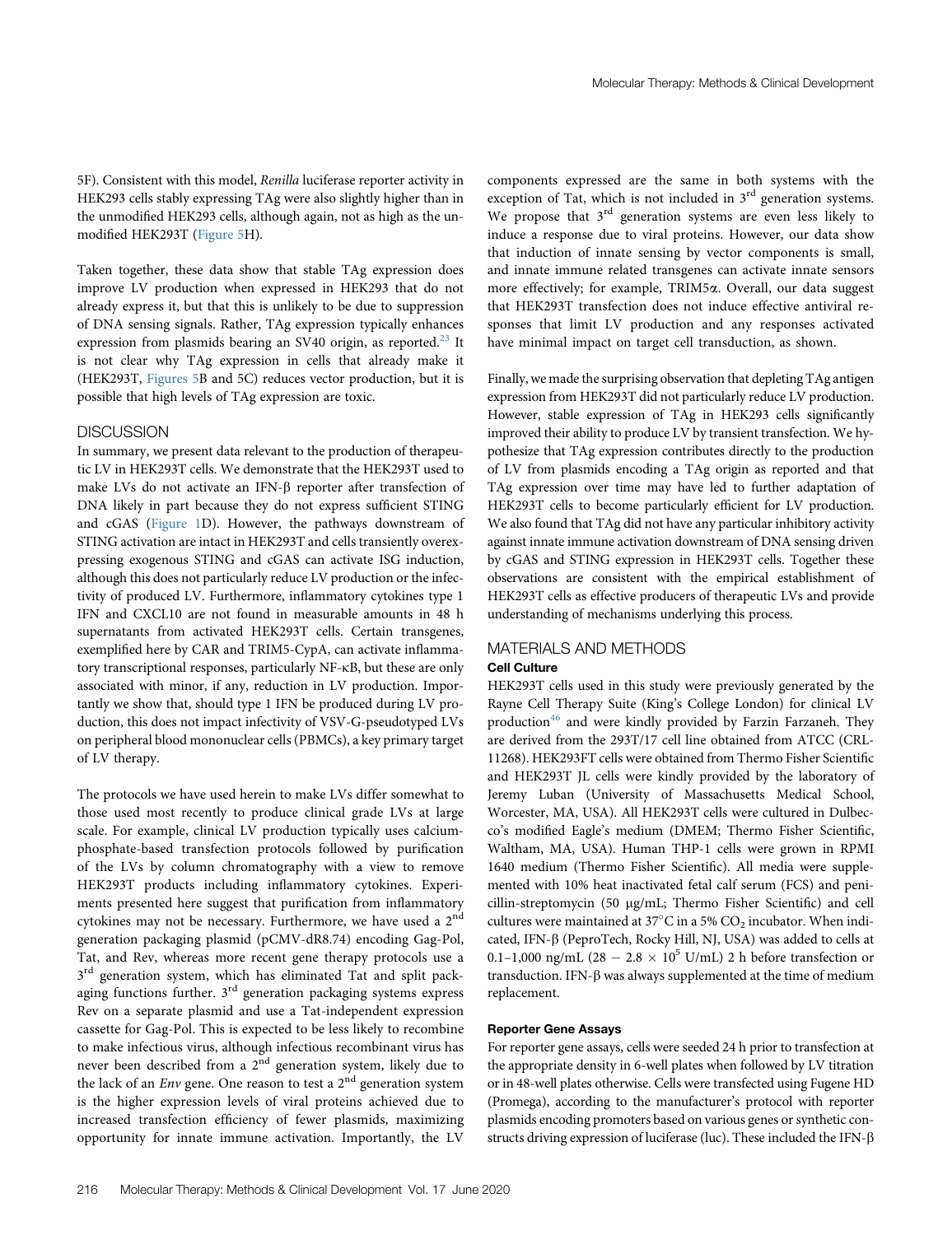promoter (Promega), a synthetic promoter bearing 5 NF-kB p50/p65 binding sites (Promega), the IgK3conAluc plasmid (containing three copies of the Igk chain enhancer NF-kB binding site upstream of the conalbumin promoter<sup>47</sup>), the IFIT1 promoter (kindly provided by Geoffrey Smith, University of Cambridge, UK) and pRL-TK Renilla luciferase plasmid (Promega). Empty pcDNA3.1 plasmid was used to equalize DNA amounts between wells. Cells were lysed in passive lysis buffer (Promega) 48 h post transfection and Firefly and Renilla luciferase activities were measured using a Dual-Luciferase Assay (Promega) and a FLUOstar OPTIMA luminometer (BMG Labtech, Ortenberg, Germany), following manufacturer's instructions. Firefly luciferase activity was normalized to the Renilla luciferase activity and the fold induction of each reporter activity was calculated by normalizing each result to that of the control cells transfected with empty vector. Where indicated, JAK inhibitor ruxolitinib (2  $\mu$ M, Cell Guidance Systems) was added 24 h post transfection. Gaussia luciferase activity was measured using coelenterazine substrate (Sigma-Aldrich, St. Louis, MO, USA) and a FLUOstar OPTIMA luminometer (BMG Labtech).

# LV Production

HEK293T were co-transfected with transfer vector construct (SFFV-eGFP, SFFV-TRIMCyp, or PGK-CAR),<sup>[36](#page-10-15)</sup> pCMV-dR8.74 or pCMVdR8.91 (packaging plasmids encoding Gag-Pol, Tat, and Rev, Addgene #22036) and pMD2.G (VSV-G envelope expression plasmid, $48$ Addgene #12259) as described previously.<sup>[10](#page-9-5)</sup> Briefly, cells were seeded 24 h before transfection using Fugene HD (Promega) according to the manufacturer's protocol. Media were changed 24 h later and LV-containing media were collected 48 h post transfection, passed through a 0.45 µm filter, and stored at  $-80^{\circ}$ C.<sup>[49](#page-10-30)</sup> In experiments investigating the role of TAg, we co-transfected 500 ng of pcDNA3 encoding TAg (or empty pcDNA3) with 333 ng HIV-1 packaging plasmid, 333 ng VSV-G encoding plasmid, and 500 ng GFP bearing HIV-1 genome plasmid into a well of a 6-well plate of HEK293 cells and harvested supernatants at 48 h post transfection. To stably express TAg, we transduced HEK293 cells on a 10 cm dish with murine leukemia virus (MLV) particles packaging pBABE puro encoding TAg. 48 h after transfection, we added 1 µg/mL of puromycin. Cells were selected for 5 days and then used to make LVs as described above.

# LV Titer Measurements

Vector titers were determined as described previously $50$  by adding serial dilutions of LV to 6  $\times$  10<sup>5</sup> HEK293T or THP-1 cells seeded per well in a 12-well plate 24 h before transduction. Polybrene (Sigma-Aldrich) was added to the medium at a final concentration of 8 mg/mL. For GFP-encoding vectors, cells were analyzed by flow cytometry 3 days post-transduction and the percentage of GFPexpressing cells used to calculate the number of transducing units (TU) per mL of vector. For LV-CAR, titer was determined using a TaqMan assay. Briefly, HEK293T cells were transduced as described and passaged every 3–4 days for a total of 10 days. Genomic DNA extraction was performed using the QIAamp DNA Blood Mini Kit (QIAGEN). LV DNA was measured using specific probes for the vector packaging sequence  $(\psi)$  and for the cellular albumin

gene  $(Table S1)$  $(Table S1)$ ,  $51$  and values were compared to a standard curve to determine the number of transducing units per mL of vector.

## Primary Cell Titer Measurements

PBMCs were isolated by Ficoll (GE Healthcare) gradient, resuspended in X-VIVO 15 supplemented with 5% human AB sera (Lonza) and 100 international units of interleukin-2 (IL-2), and activated at a 1:1 ratio with human T-Activator CD3/CD28 Dynabeads (Thermo Fisher Scientific). LV-CAR transduction efficiency was assessed by flow cytometry staining cells with biotin AffiniPure F(ab') fragment goat anti-mouse immunoglobulin IgG (Jackson Immunoresearch, West Grove, PA, USA) followed by streptavidin-APC (Biolegend, San Diego, CA).

## CXCL10 ELISA

Cell culture supernatants from HEK293T cells grown in 6-well plates were assayed at 48 h post transfection for CXCL10 protein using Duoset enzyme-linked immunosorbent assay (ELISA) reagents (R&D Systems) according to the manufacturer's instructions. THP-1 cells were stimulated with cGAMP for 24 h as a positive control (1 μg/mL, Invivogen).

# Quantitative Reverse Transcriptase PCR (qRT-PCR)

Total RNA was extracted from cells using RNeasy RNA extraction kit (QIAGEN N.V., Hilden, Germany) according to the manufacturer's protocol. Complementary DNA was synthesized using SuperScript III reverse transcriptase (Invitrogen, Carlsbad, CA, USA) with 500 ng of RNA and following the manufacturer's instructions.  $cDNA$  was diluted 5-fold in water, and  $2 \mu L$  were used as the template for real-time PCR using Fast SYBR green PCR master mix (Applied Biosystems, Foster City, CA, USA). Expression of each gene was normalized to that of an internal control (GAPDH), and these values were then normalized to the value of control cells to yield the fold change. All qPCR reactions were performed in technical and biological duplicates. Primer sequences can be found in [Table S2](#page-9-7).

# Immunoblots

Cell extracts were prepared by washing  $5 \times 10^6$  cells with cold PBS and resuspending cell pellets in radioimmunoprecipitation assay (RIPA) buffer supplemented with Halt protease inhibitor cocktail (Thermo Fisher Scientific). Whole cell lysis was carried out on ice for 15 min and lysates cleared by centrifugation in a tabletop centrifuge at full speed for 5 min. Total protein was quantified using BCA Protein Assay Reagents (Pierce Thermo Fisher Scientific) and 25 µg total protein extract was heated at 95°C for 5 min with NuPAGE LDS Sample Buffer (Thermo Fisher Scientific) and then loaded on a Novex NuPAGE 4%–12% Bis-Tris gel (Thermo Fisher Scientific). Wet transfer was performed using the X-Cell SureLock Blot module (Thermo Fisher Scientific) onto Immun-blot PVDF Membrane (BioRad, Hercules, CA, USA). Membranes were blocked with 5% skimmed milk in PBS-Tween for 1 h at room temperature and incubated overnight at  $4^{\circ}$ C with the primary antibody. Membranes were washed the following day 3 times for 10 min and incubated with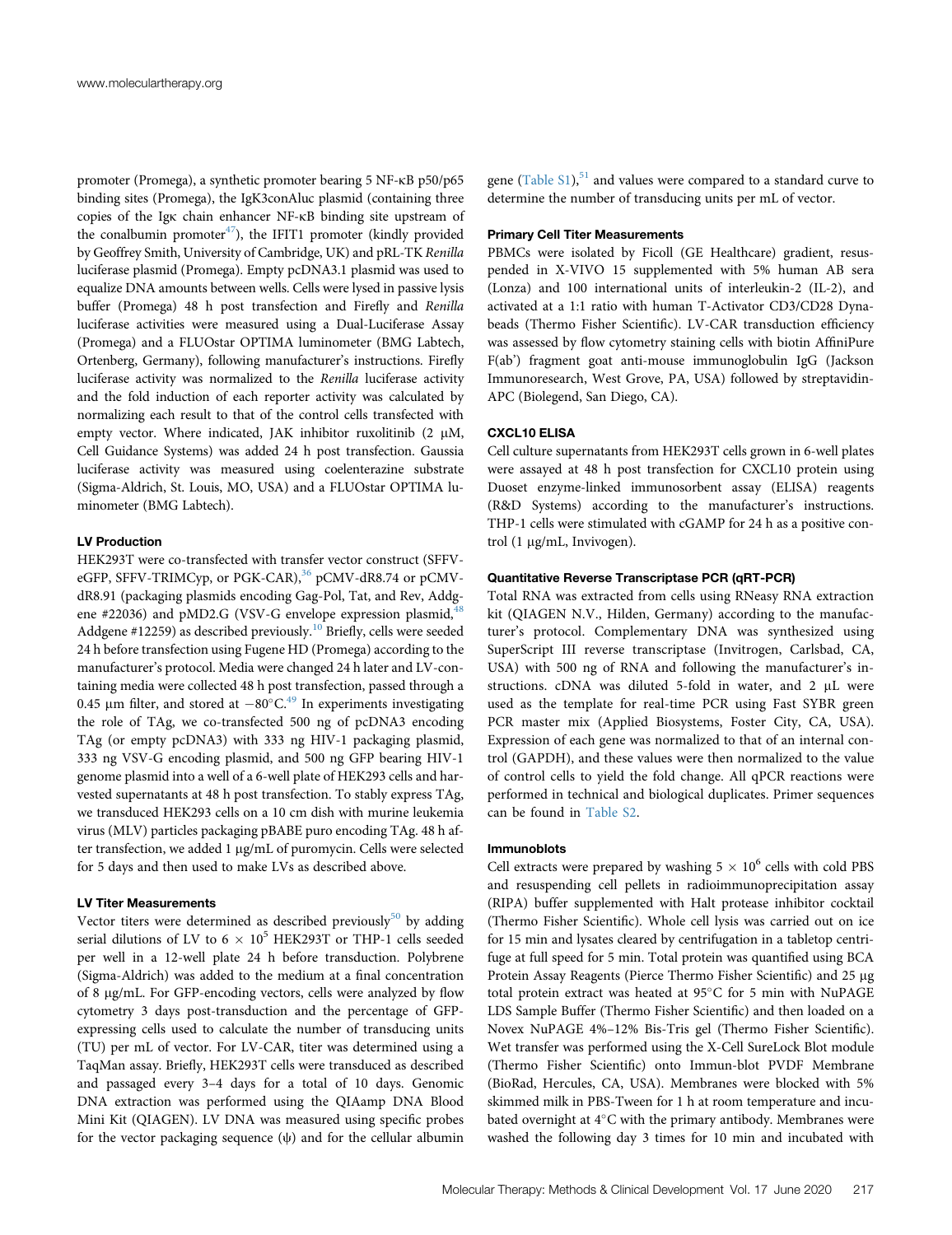HRP-conjugated secondary antibody for 1 h. After washing, membranes were incubated with Super Signal West Pico Chemiluminescent Substrate (Thermo Fisher Scientific) and visualized using UviChemi Chemiluminescence Documentation System. Primary antibodies used were rabbit anti-cGAS mAb (Cell Signaling Technology #15102, Danvers, MA, USA), mouse anti-STING (Novus Biologicals MAB7169, Littleton, CO, USA), mouse anti-SV40 TAg antibody (ab16879, Abcam, Cambridge, UK), and mouse anti-vinculin (Sigma-Aldrich SAB4200080). The secondary antibodies used were donkey anti-rabbit IgG-HRP (GE Healthcare NA934V, Chicago, IL, USA) and sheep anti-mouse IgG-HRP (GE Healthcare NXA931).

#### shRNA-Mediated Depletions

For lentiviral expression, HEK293T were transfected as described<sup>[49](#page-10-30)</sup> with pHR-SIREN constructs expressing shRNA-encoding oligonucleotides and the packaging plasmids pCMV-dR8.74 and pMD2.G. Target cells were transduced at MOI of 2 and selected in 2.0 µg/mL puromycin 72 h later for 5–7 days. The 19-mer target sequences are listed in [Table S3.](#page-9-7)

## Plasmid Construction

To clone SV40 TAg cDNA, we extracted total RNA from HEK293T cells and synthesized cDNA as described above. SV40 TAg coding DNA sequence (GenBank: J02400.1) was amplified by PCR using Q5 High Fidelity Polymerase (New England Biolabs, Ipswich, MA, USA) and primers are presented in [Table S4.](#page-9-7) The PCR fragment was cloned into EcoRI-NotI linearized pcDNA3.1 (Thermo Fisher Scientific) using T4 DNA ligase (New England Biolabs) following manufacturer's instructions.

## SG-PERT

Reverse transcriptase activity in diluted cell supernatants was quantified by qPCR using a SYBR green-based product-enhanced RT (SG-PERT) assay as described.<sup>[52](#page-10-33)</sup>

## <span id="page-9-7"></span>SUPPLEMENTAL INFORMATION

Supplemental Information can be found online at [https://doi.org/10.](https://doi.org/10.1016/j.omtm.2019.11.021) [1016/j.omtm.2019.11.021](https://doi.org/10.1016/j.omtm.2019.11.021).

# AUTHOR CONTRIBUTIONS

Conceptualization, C.B.F., R.P.S., W.Q., and G.J.T.; Methodology, C.B.F. and R.P.S.; Investigation, C.B.F., R.P.S., and M.T.R.-P.; Validation, R.P.S.; Formal Analysis, C.B.F.; Visualization and Writing – Original Draft Preparation, C.B.F., R.P.S., and M.T.R.-P.; Writing – Review & Editing, C.B.F., R.P.S., J.R., R.S.M., W.Q., and G.J.T.; Project Administration, C.B.F.; Supervision, G.J.T. and W.Q.; Funding Acquisition, C.B.F., A.J.T., W.Q., and G.J.T.

# CONFLICTS OF INTEREST

Unrelated to this study, W.Q. holds equity in Autolus Ltd and Orchard Therapeutics.

# ACKNOWLEDGMENTS

This work was supported by: Biotechnology and Biological Sciences Research CouncilIndustrial Biotechnology Catalyst (C.B.F., A.J.T., W.Q.); Great Ormond Street Biomedical Research Centre Springboard Fellowship (C.B.F.); NIH Research (A.J.T., W.Q.); Biomedical Research Centre at Great Ormond Street Hospital for Children NHS Foundation Trust (A.J.T., W.Q.); Wellcome Trust Senior Biomedical Research Fellowship (A.J.T. - 104807/Z/14/Z, G.J.T. - 108183/Z/15/Z); and a European Research Council Advanced Grant HIVInnate awarded under the European Union's Seventh Framework Programme (G.J.T.). The views expressed are those of the authors and not necessarily those of the NHS, the NIHR, or the Department of Health. We are grateful to all members of the Molecular and Cellular Immunology Unit (UCL GOS ICH) and the Division of Infection and Immunity (UCL) for valuable discussions. We thank Y. Takeuchi, J. Luban, F. Farzaneh, C.P. Tan, and L. Thorne for providing reagents and for helpful suggestions.

## **REFERENCES**

- <span id="page-9-0"></span>1. [Aiuti, A., Biasco, L., Scaramuzza, S., Ferrua, F., Cicalese, M.P., Baricordi, C., Dionisio,](http://refhub.elsevier.com/S2329-0501(19)30151-2/sref1) [F., Calabria, A., Giannelli, S., Castiello, M.C., et al. \(2013\). Lentiviral hematopoietic](http://refhub.elsevier.com/S2329-0501(19)30151-2/sref1) [stem cell gene therapy in patients with Wiskott-Aldrich syndrome. Science](http://refhub.elsevier.com/S2329-0501(19)30151-2/sref1) 341, [1233151.](http://refhub.elsevier.com/S2329-0501(19)30151-2/sref1)
- 2. Biffi[, A., Montini, E., Lorioli, L., Cesani, M., Fumagalli, F., Plati, T., Baldoli, C.,](http://refhub.elsevier.com/S2329-0501(19)30151-2/sref2) [Martino, S., Calabria, A., Canale, S., et al. \(2013\). Lentiviral hematopoietic stem](http://refhub.elsevier.com/S2329-0501(19)30151-2/sref2) cell gene therapy benefi[ts metachromatic leukodystrophy. Science](http://refhub.elsevier.com/S2329-0501(19)30151-2/sref2) 341, 1233158.
- 3. [Cartier, N., Hacein-Bey-Abina, S., Bartholomae, C.C., Veres, G., Schmidt, M.,](http://refhub.elsevier.com/S2329-0501(19)30151-2/sref3) [Kutschera, I., Vidaud, M., Abel, U., Dal-Cortivo, L., Caccavelli, L., et al. \(2009\).](http://refhub.elsevier.com/S2329-0501(19)30151-2/sref3) [Hematopoietic stem cell gene therapy with a lentiviral vector in X-linked adrenoleu](http://refhub.elsevier.com/S2329-0501(19)30151-2/sref3)[kodystrophy. Science](http://refhub.elsevier.com/S2329-0501(19)30151-2/sref3) 326, 818–823.
- 4. [Cavazzana-Calvo, M., Payen, E., Negre, O., Wang, G., Hehir, K., Fusil, F., Down, J.,](http://refhub.elsevier.com/S2329-0501(19)30151-2/sref4) [Denaro, M., Brady, T., Westerman, K., et al. \(2010\). Transfusion independence and](http://refhub.elsevier.com/S2329-0501(19)30151-2/sref4) [HMGA2 activation after gene therapy of human](http://refhub.elsevier.com/S2329-0501(19)30151-2/sref4)  $\beta$ -thalassaemia. Nature 467, 318–322.
- 5. [Porter, D.L., Levine, B.L., Kalos, M., Bagg, A., and June, C.H. \(2011\). Chimeric antigen](http://refhub.elsevier.com/S2329-0501(19)30151-2/sref5) receptor-modifi[ed T cells in chronic lymphoid leukemia. N. Engl. J. Med.](http://refhub.elsevier.com/S2329-0501(19)30151-2/sref5) 365, 725–733.
- <span id="page-9-1"></span>6. [Schoggins, J.W., Wilson, S.J., Panis, M., Murphy, M.Y., Jones, C.T., Bieniasz, P., and](http://refhub.elsevier.com/S2329-0501(19)30151-2/sref6) [Rice, C.M. \(2011\). A diverse range of gene products are effectors of the type I inter](http://refhub.elsevier.com/S2329-0501(19)30151-2/sref6)[feron antiviral response. Nature](http://refhub.elsevier.com/S2329-0501(19)30151-2/sref6) 472, 481–485.
- <span id="page-9-2"></span>7. [Stacey, A.R., Norris, P.J., Qin, L., Haygreen, E.A., Taylor, E., Heitman, J., Lebedeva,](http://refhub.elsevier.com/S2329-0501(19)30151-2/sref7) [M., DeCamp, A., Li, D., Grove, D., et al. \(2009\). Induction of a striking systemic cyto](http://refhub.elsevier.com/S2329-0501(19)30151-2/sref7)[kine cascade prior to peak viremia in acute human immunode](http://refhub.elsevier.com/S2329-0501(19)30151-2/sref7)ficiency virus type 1 [infection, in contrast to more modest and delayed responses in acute hepatitis](http://refhub.elsevier.com/S2329-0501(19)30151-2/sref7) [B and C virus infections. J. Virol.](http://refhub.elsevier.com/S2329-0501(19)30151-2/sref7) 83, 3719–3733.
- <span id="page-9-4"></span><span id="page-9-3"></span>8. [Huang, X., and Yang, Y. \(2009\). Innate immune recognition of viruses and viral](http://refhub.elsevier.com/S2329-0501(19)30151-2/sref8) [vectors. Hum. Gene Ther.](http://refhub.elsevier.com/S2329-0501(19)30151-2/sref8) 20, 293–301.
- 9. [Dull, T., Zufferey, R., Kelly, M., Mandel, R.J., Nguyen, M., Trono, D., and Naldini, L.](http://refhub.elsevier.com/S2329-0501(19)30151-2/sref9) [\(1998\). A third-generation lentivirus vector with a conditional packaging system.](http://refhub.elsevier.com/S2329-0501(19)30151-2/sref9) [J. Virol.](http://refhub.elsevier.com/S2329-0501(19)30151-2/sref9) 72, 8463–8471.
- <span id="page-9-5"></span>10. [Zufferey, R., Nagy, D., Mandel, R.J., Naldini, L., and Trono, D. \(1997\). Multiply atten](http://refhub.elsevier.com/S2329-0501(19)30151-2/sref10)uated lentiviral vector achieves effi[cient gene delivery in vivo. Nat. Biotechnol.](http://refhub.elsevier.com/S2329-0501(19)30151-2/sref10) 15, 871–[875.](http://refhub.elsevier.com/S2329-0501(19)30151-2/sref10)
- <span id="page-9-6"></span>11. [Malim, M.H., and Emerman, M. \(2008\). HIV-1 accessory proteins](http://refhub.elsevier.com/S2329-0501(19)30151-2/sref11)–ensuring viral [survival in a hostile environment. Cell Host Microbe](http://refhub.elsevier.com/S2329-0501(19)30151-2/sref11) 3, 388–398.
- 12. [Neil, S.J., Zang, T., and Bieniasz, P.D. \(2008\). Tetherin inhibits retrovirus release and](http://refhub.elsevier.com/S2329-0501(19)30151-2/sref12) [is antagonized by HIV-1 Vpu. Nature](http://refhub.elsevier.com/S2329-0501(19)30151-2/sref12) 451, 425–430.
- 13. [Sheehy, A.M., Gaddis, N.C., Choi, J.D., and Malim, M.H. \(2002\). Isolation of a human](http://refhub.elsevier.com/S2329-0501(19)30151-2/sref13) [gene that inhibits HIV-1 infection and is suppressed by the viral Vif protein. Nature](http://refhub.elsevier.com/S2329-0501(19)30151-2/sref13) 418[, 646](http://refhub.elsevier.com/S2329-0501(19)30151-2/sref13)–650.